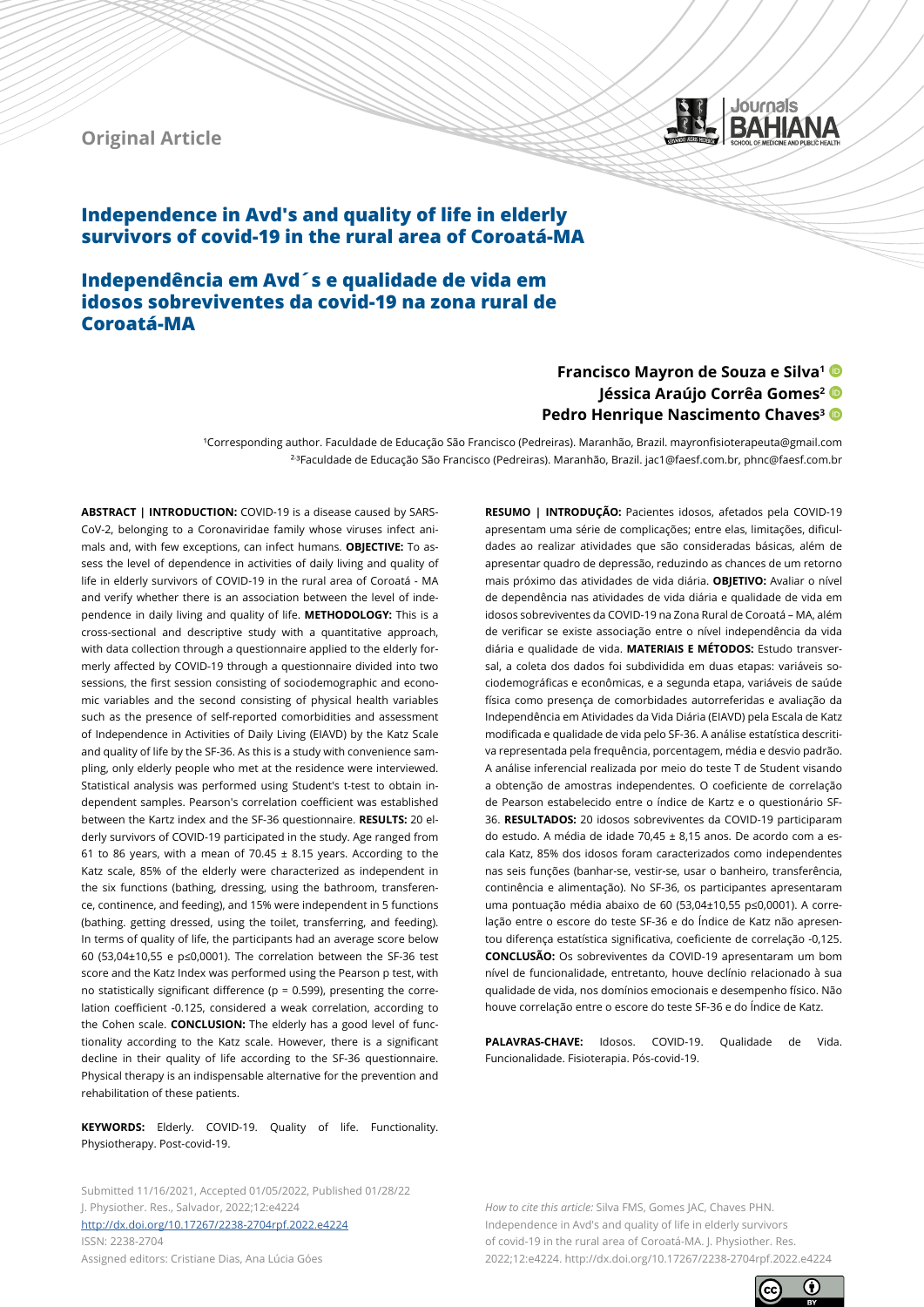### **Introduction**

COVID-19 is a disease caused by SARS-CoV-2, which belongs to the Coronaviridae family. The first case of SARS-CoV-2 appeared in December 2019 in Wuhan, China. It is a resistant and easily transmitted virus that mainly affects the respiratory system, causing Severe Acute Respiratory Syndrome (SARS), changes in the musculoskeletal system<sup>[1](#page-9-0)</sup>, vascular system<sup>1</sup>, and psychologica[l2](#page-9-1), among others. It can act in different ways on the body, ranging from totally asymptomatic cases to severe cases that lead to death. $3-5$  $3-5$ Musculoskeletal symptoms are relatively common at the onset and throughout COVID-19 disease. They include myalgia, back pain, arthralgia, and fatigue, all associated with a muscular component. $1$ 

The pandemic outlook reveals that by December 21, 2021, a number of 275,466,533 confirmed cases and 5,361,332 deaths from COVID-19 have been recorded worldwide. In Brazil, the first case of COVID-19 was registered on February 26, 2020, and by December 21, 2021, 22,215,856 cases and 617,873 deaths have been registered. According to the epidemiological information in Brazil until June 3, 2020, 71% of the total deaths from COVID-19 corresponded to elderly people.<sup>6</sup>

The elderly are more vulnerable to infection by SARS-CoV-2, making them the population that presents the highest number of deaths, representing up to 80% of cases, besides the increase in the number of hospitalizations. This occurs due to the fragility that the organism presents, reflected in the corporal functions of the organism's protection against external agents, because some affections present themselves in a more severe form and with greater prevalence in the elderly, with an impact on the quality of life and in the execution of the activities of daily life.<sup>[7](#page-9-4)-[9](#page-9-5)</sup> Elderly patients affected by COVID-19 present a series of complications, including limitations and difficulties in performing activities that are considered basic, besides presenting depression that can be characterized by their distance from their families, which can generate other complications, reducing the chances of a close return to the activities of daily living. $9$ 

The specific treatment for patients affected by COVID-19 is still under development. Substances have been tested against the disease, but treatments using antivirals, immunotherapies, monoclonal

antibodies, and vaccines are evaluated according to their effectiveness; these have their main objective to prevent its progression. $10$  Patients who present with infection or have already been discharged for COVID-19 must go through a rehabilitation process to improve their functional abilities and have a good physical recovery. Therefore, it is essential to evaluate the elderly in their totality and remember that each one presents distinct particularities that all multidisciplinary teams must observe and monitor. However, there are no concrete answers about distinct interventions that are applied; they are only based on preliminary results and scientific evidence. $11$ The present study aims to evaluate the level of dependence in the activities of daily living and quality of life in elderly survivors of COVID-19 in the rural zone of Coroatá - MA, besides verifying if there is an association between the level of independence in the activities of daily living and quality of life.

### **Material and Methods**

This is a cross-sectional and descriptive study with a quantitative approach, with data collection through a questionnaire applied to elderly patients who were survivors of COVID-19, aged 60 years or older, of both genders, registered in a Family Health Strategy (ESF) in the rural area of Coroatá - MA, who agreed to participate in the research and signed the Informed Consent Form (TCLE). This study excluded elderly people bedridden before the infection by COVID-19 and those with any dementia proven by medical diagnosis.

Collections occurred from Monday to Friday, during the morning shift over March 2021, through previously scheduled home visits by Community Health Agents (ACS) to the 20 elderly survivors of COVID-19 registered in the ESF (up to the time when the study was conducted). Since this is a study with convenience sampling, only the elderly in residence were interviewed. In the absence of the elderly, the household was visited again, at another time; in case of repeated absence, the household was replaced.

All households in the village that had elderly people, previously informed by the ACS, who were diagnosed with COVID-19, were visited, according to a procedure adapted from Amaral et al. $12$ , who conducted a study with a similar methodology to analyze the profile of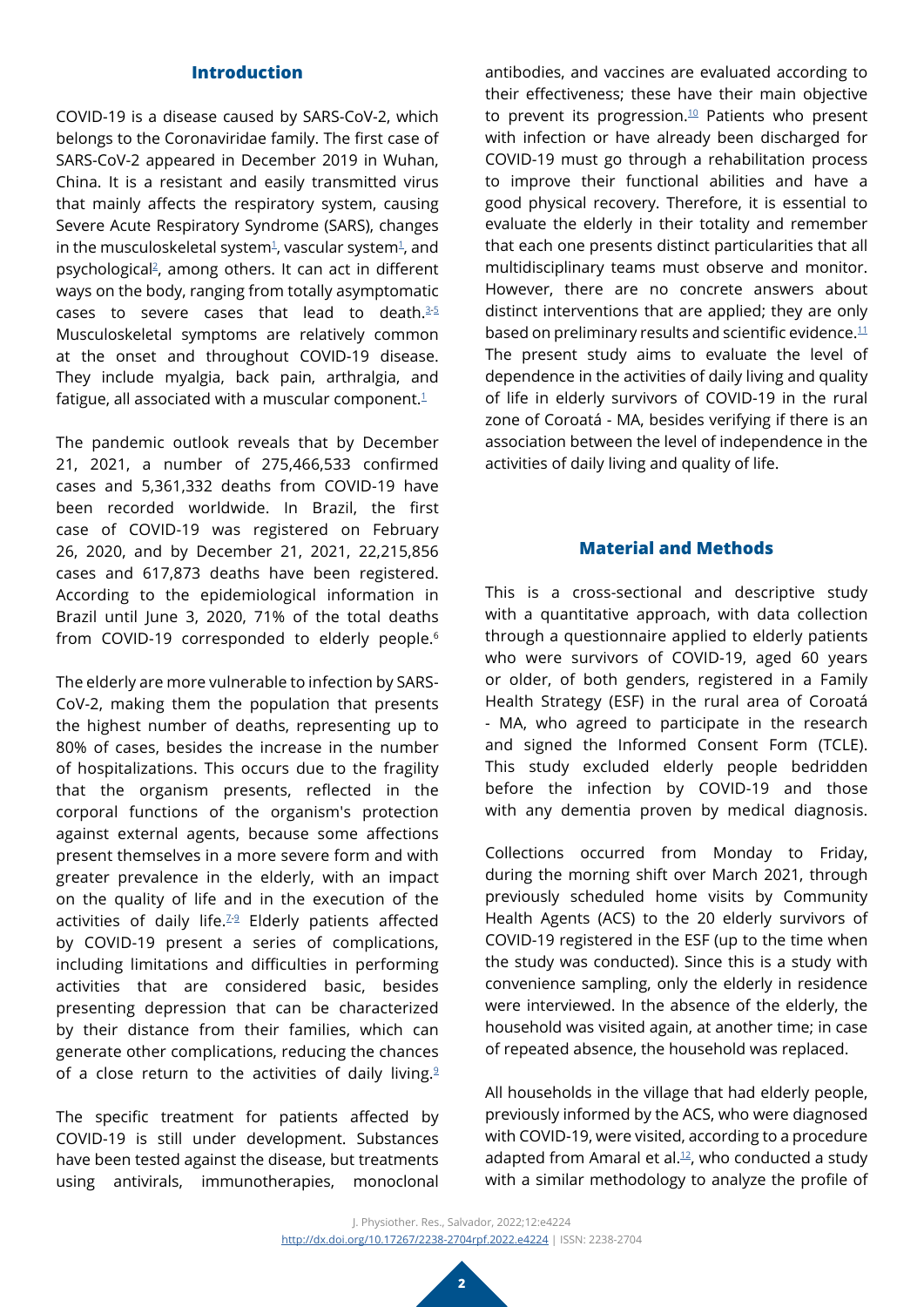social support of the elderly in the municipality of Natal, state of Rio Grande do Norte, Brazil, 2010-2011.

Initially, the elderly received information about the research objectives, the questionnaire, and the TCLE. A time of 20 minutes was stipulated for completing the questionnaires. The research protocol consisted of filling out a questionnaire subdivided into two sessions: the first stage consisted of the socio-demographic and economic variables: age, personal income, education, and lifestyle habits. For the questions related to lifestyle habits, the only question asked was if the elderly had, in the last three months, drunk alcohol, smoked, done any physical activity (walking, dancing, weight lifting), or performed any activities of daily living (bathing, dressing, eating, functional mobility).

The second stage consisted of the physical health variables: the presence of self-reported comorbidities, according to the procedure described by Amaral et al. $12$  asking about the presence of hypertension, diabetes mellitus, stroke, cancer, chronic lung disease, heart disease, rheumatism, and depression; general health perception; assessment of Independence in Activities of Daily Living (IADL) by the modified<sup>14</sup> Katz Index of Independence in Activities of Daily Living , and quality of life by the SF-36 $15$ .

The Independence Scale for Activities of Daily Living or modified Katz Scale is one of the scales used to evaluate the performance of activities of daily living. It consists of six items to measure the performance of individuals in self-care activities, which follow a complex hierarchical structure: eating, sphincter control, transferring, personal hygiene, dressing, and toileting.[13](#page-9-11) The Short Form 36 (SF-36) questionnaire is characterized by offering a profile of patient scores that can assess the health conditions in which the individual finds himself or herself and to understand the differences that may exist within specific

populations concerning physical and mental health, disorders, and some other medical conditions, assessing the effects on the patient's health. The questionnaire has domains related to the physical and mental components, subdivided into eight, with a score between 0, which indicates the worst general state of health, and 100, corresponding to the best general state of health[.14](#page-9-9)

The information obtained through the questionnaire was classified and grouped for better data analysis. The Statistical Package for the Social Science (SPSS) database in version 21.0 was used. The study results were presented in descriptive statistics with frequency, percentage, mean, and standard deviation to describe the data inferential statistical analysis utilizing Student's t-test aimed at independent samples. Pearson's correlation coefficient was established between the Kartz index and the SF-36 questionnaire.

The research was registered at Plataforma Brasil with Certificate of Ethical Appraisal Submission (CAAE): 41800721.4.0000.8007 and approved with an opinion no. 4.550.844. The requirements contained in Resolution No. 466/2012, which currently regulates the ethical and legal aspects of research with human beings, were considered. These were assured autonomy, non-maleficence, beneficence, anonymity, privacy, and the right to withdraw at any stage of the research, and the data collected will remain under the author's responsibility for at least five years. Each participant had their anonymity assured and signed a two-part TCLE. After completing the questionnaires, the interviewer stored the questionnaire in a sealed envelope to ensure that the researchers had access to confidential and private information to protect the image and non-stigmatization of the research participants.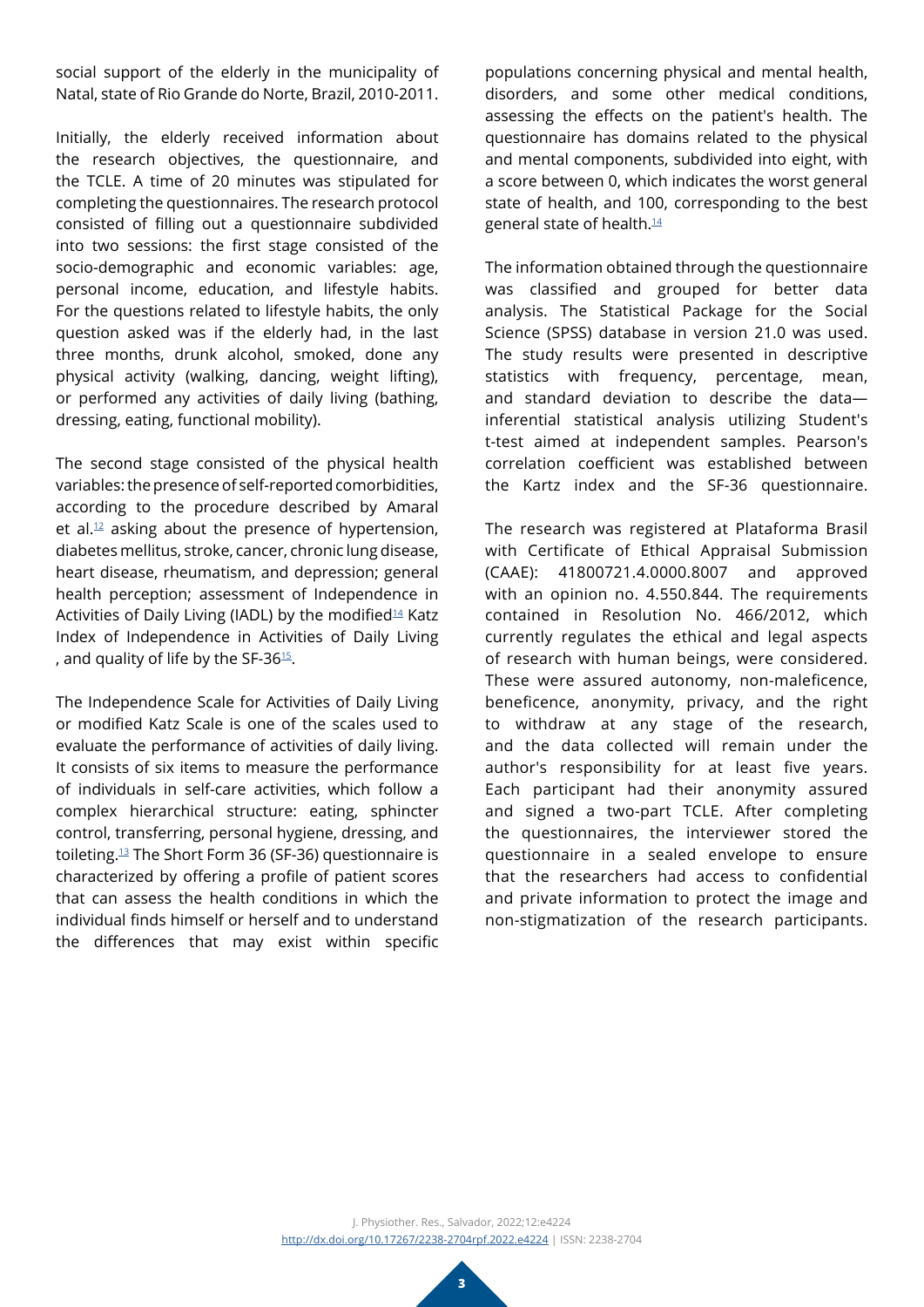### **Results**

All elderly survivors of COVID-19 registered at the ESF were selected for the study according to the eligibility criteria, totaling a sample of 20 elderly. Table 1 presents the sociodemographic and clinical characteristics of COVID-19 survivors. The majority of the participants were female. The age of the participants ranged from 61 to 86 years, with the mean age 70.45 ± 8.15 years. Hypertension was the comorbidity that obtained the highest percentage, corresponding to 75% of the cases, followed by asthma with 5%. Of the 20 research participants, 11 (55%) reported having regular health, 50% reported never feeling lonely.

| Variables                                         | ${\sf N}$      | Percentage (%)   |  |  |  |
|---------------------------------------------------|----------------|------------------|--|--|--|
| Age                                               |                |                  |  |  |  |
|                                                   |                | $70,45 \pm 8,15$ |  |  |  |
| Gender                                            |                |                  |  |  |  |
| Male                                              | 8              | 40,00%           |  |  |  |
| Female                                            | 12             | 60,00%           |  |  |  |
| Ethnicity                                         |                |                  |  |  |  |
| <b>Black</b>                                      | $\overline{2}$ | 10,00%           |  |  |  |
| White                                             | 6              | 30,00%           |  |  |  |
| Brown                                             | 12             | 60,00%           |  |  |  |
| Profession                                        |                |                  |  |  |  |
| Farmer                                            | 19             | 95,00%           |  |  |  |
| Teacher                                           | $\mathbf{1}$   | 5,00%            |  |  |  |
| <b>Marital Status</b>                             |                |                  |  |  |  |
| Married                                           | 13             | 65,00%           |  |  |  |
| Divorced                                          | 5              | 25,00%           |  |  |  |
| Widowed                                           | $\mathbf{1}$   | 5,00%            |  |  |  |
| Single                                            | 1              | 5,00%            |  |  |  |
| Education                                         |                |                  |  |  |  |
| Non-literate                                      | 10             | 50,00%           |  |  |  |
| Elementary school incomplete                      | 7              | 35,00%           |  |  |  |
| Elementary school complete                        | $\overline{2}$ | 10,00%           |  |  |  |
| High school complete                              | 1              | 5,00%            |  |  |  |
| Do you practice any physical activity?            |                |                  |  |  |  |
| Yes                                               | 6              | 30,00%           |  |  |  |
| No                                                | 14             | 70,00%           |  |  |  |
| How do you rate your time?                        |                |                  |  |  |  |
| Does household chores                             | 11             | 55,00%           |  |  |  |
| Does nothing                                      | $\overline{2}$ | 10,00%           |  |  |  |
| Reads<br>books,<br>and<br>magazines<br>newspapers | 1              | 5,00%            |  |  |  |
| Works in the field                                | 3              | 15,00%           |  |  |  |
| Chats                                             | 3              | 15,00%           |  |  |  |
| Do you drink alcohol?                             |                |                  |  |  |  |
| Yes                                               | 3              | 15,00%           |  |  |  |

**Table 1.** Sociodemographic and clinical characterization of the elderly survivors of COVID-19, participants of the research (to be continued)

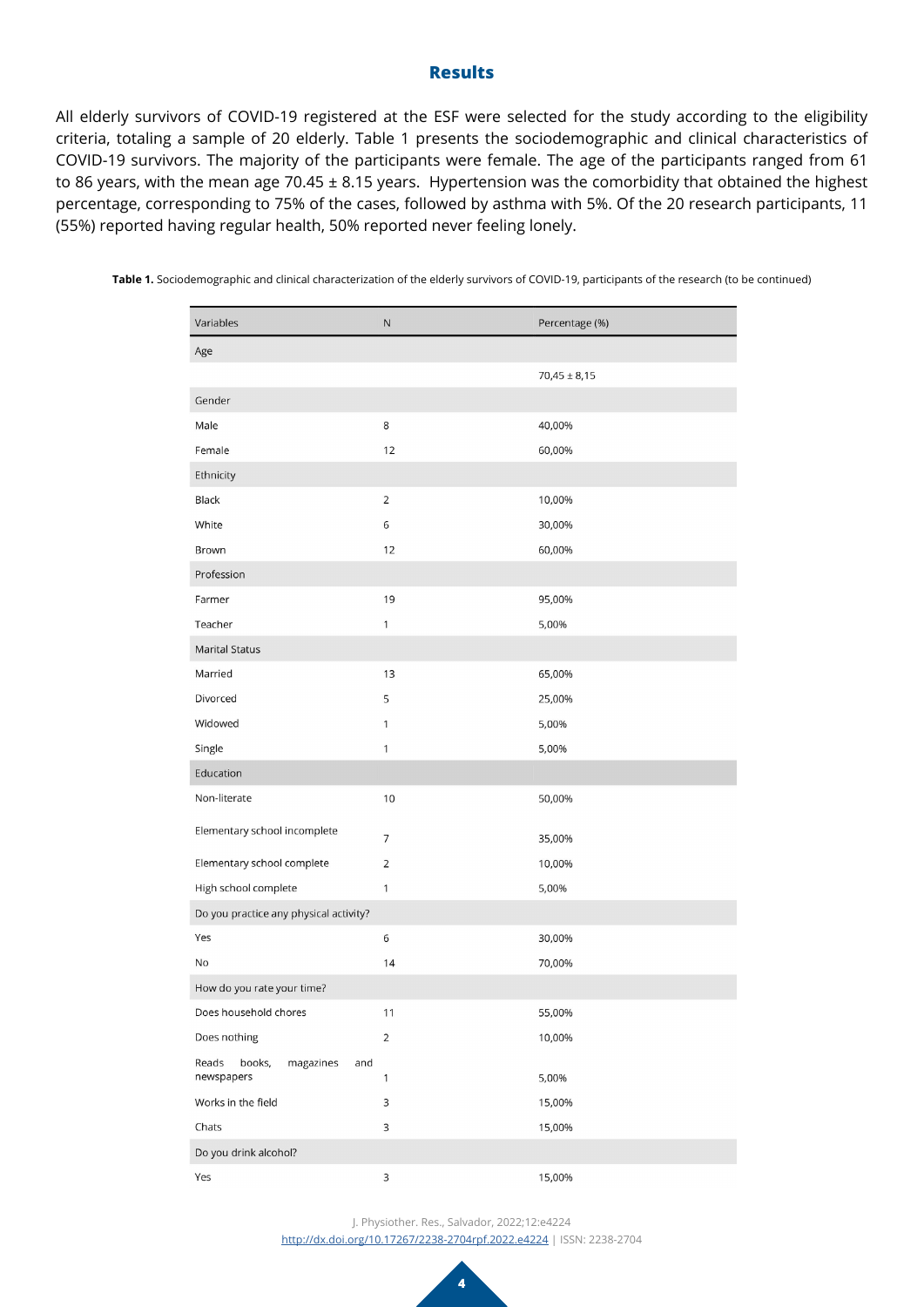#### **Table 1.** Sociodemographic and clinical characterization of the elderly survivors of COVID-19, participants of the research (conclusion)

| Variables                                 | N              | Percentage (%) |  |  |  |
|-------------------------------------------|----------------|----------------|--|--|--|
| No                                        | 17             | 85,00%         |  |  |  |
| Do you smoke tobacco?                     |                |                |  |  |  |
| Yes                                       | 1              | 5,00%          |  |  |  |
| No                                        | 19             | 95,00%         |  |  |  |
| Do you take any continuous medication?    |                |                |  |  |  |
| Yes                                       | 18             | 80,00%         |  |  |  |
| No                                        | $\overline{2}$ | 20,00%         |  |  |  |
| Do you suffer from any of these diseases? |                |                |  |  |  |
| Hypertension                              | 15             | 75,00%         |  |  |  |
| Nervous Gastritis                         | 1              | 5,00%          |  |  |  |
| Asthma                                    | 1              | 5,00%          |  |  |  |
| None                                      | 3              | 15,00%         |  |  |  |
| Do you have a respiratory disorder?       |                |                |  |  |  |
| Yes                                       | $\mathbf{1}$   | 5,00%          |  |  |  |
| No                                        | 19             | 95,00%         |  |  |  |
| How do you rate your health today?        |                |                |  |  |  |
| Good                                      | $\overline{7}$ | 35,00%         |  |  |  |
| Regular                                   | 11             | 55,00%         |  |  |  |
| Bad                                       | $\overline{2}$ | 10,00%         |  |  |  |
| What is your main concern today?          |                |                |  |  |  |
| Health                                    | 9              | 45,00%         |  |  |  |
| Family                                    | 8              | 40,00%         |  |  |  |
| Be unable to work                         | $\overline{2}$ | 10,00%         |  |  |  |
| None                                      | 1              | 5,00%          |  |  |  |
| Do you feel lonely?                       |                |                |  |  |  |
| Always                                    | 1              | 5,00%          |  |  |  |
| Often                                     | $\overline{2}$ | 10,00%         |  |  |  |
| Sometimes                                 | 5              | 25,00%         |  |  |  |
| Rarely                                    | 1              | 5,00%          |  |  |  |
| Never                                     | 10             | 50,00%         |  |  |  |

Source: Research Data (2021).

According to the modified Katz Index of Independence in Activities of Daily Living, 85% of the elderly were characterized as independent in the six functions (bathing, dressing, toileting, transferring, continence, and eating), as evidenced in Figure 1.

> J. Physiother. Res., Salvador, 2022;12:e4224 [http://dx.doi.org/](http://dx.doi.org/10.17267/2238-2704rpf.2022.e3474)10.17267/2238-2704rpf.2022.e4224 | ISSN: 2238-2704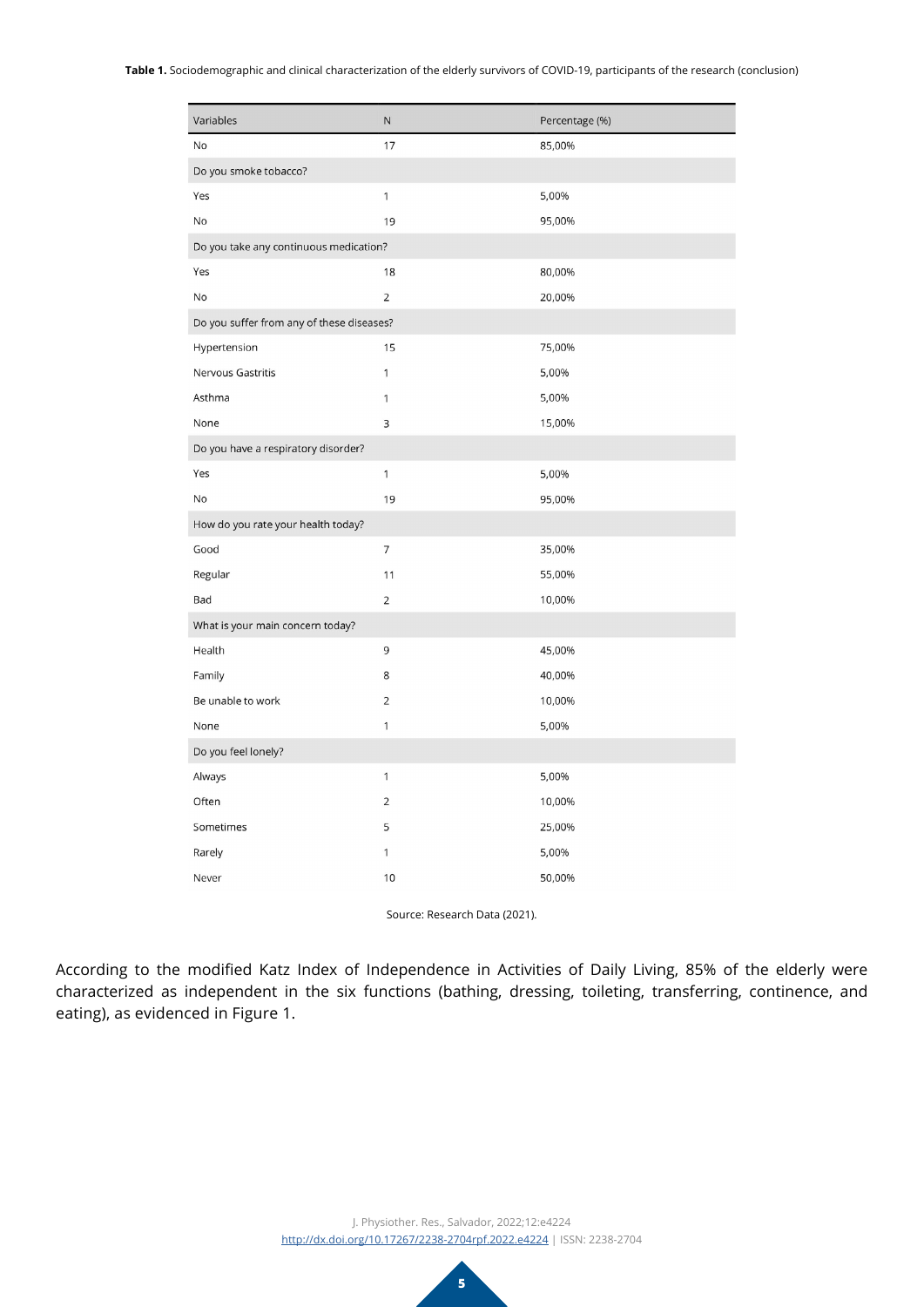Figure 1. Distribution of elderly survivors of COVID-19 according to the modified Katz Index of Independence in Activities of Daily Living.



Source: Research Data (2021).

According to table 2, the cases analyzed achieved a score of 6, showing mastery of all the items related to functionality, except for participants 9, 10, and 11, who obtained a difference in only one of the functions (continence) a score of 5.

Table 2. Numerical distribution of elderly survivors of COVID-19 according to the modified Katz Index of Independence in Activities of Daily Living

| Volunteer      | Index |  |
|----------------|-------|--|
| $\mathbf{1}$   | 6     |  |
| $\mathbf 2$    | 6     |  |
| 3              | 6     |  |
| $\overline{4}$ | 6     |  |
| 5              | 6     |  |
| 6              | 6     |  |
| $\overline{7}$ | 6     |  |
| $\,8\,$        | 6     |  |
| $\mathsf 9$    | 5     |  |
| 10             | 5     |  |
| 11             | 5     |  |
| 12             | 6     |  |
| 13             | 6     |  |
| 14             | 6     |  |
| 15             | 6     |  |
| 16             | 6     |  |
| 17             | 6     |  |
| 18             | 6     |  |
| 19             | 6     |  |
| 20             | 6     |  |
| Average        | 5,85  |  |

Source: Research Data (2021).

J. Physiother. Res., Salvador, 2022;12:e4224 [http://dx.doi.org/](http://dx.doi.org/10.17267/2238-2704rpf.2022.e3474)10.17267/2238-2704rpf.2022.e4224 | ISSN: 2238-2704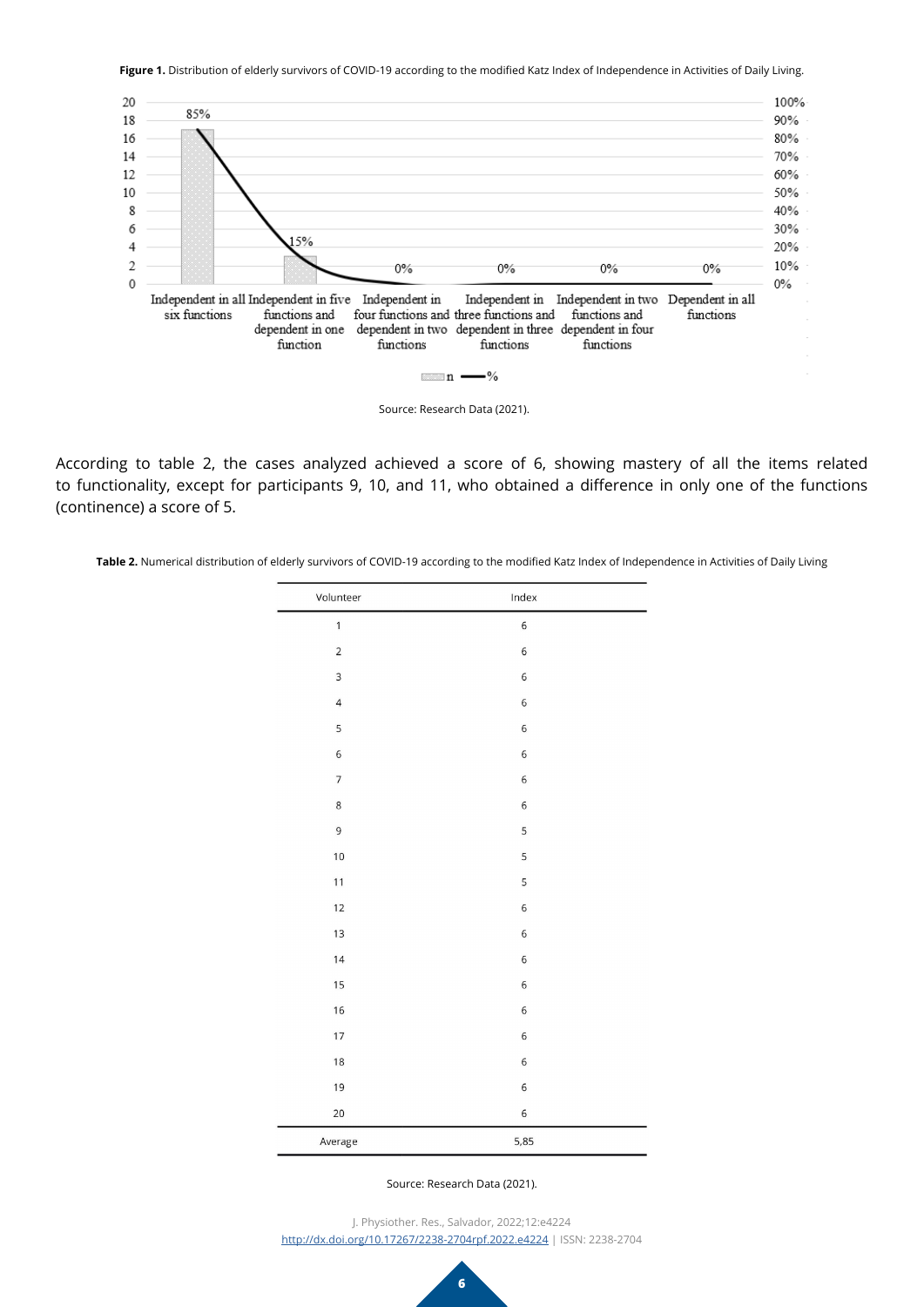Table 3 shows the participants' results, in which the main attention is focused on the data referring to the average score of each evaluation domain of the applied questionnaire. According to the values, the change in health obtained an average of 57.50± 27.02. It is possible to observe that the participants did not present a satisfactory quality of life, corresponding to an average score below 60 points. The domains to be highlighted are those related to the emotional components that presented a reduction corresponding to an average of 36.67, followed by the one related to physical performance with an average of 40.31.

| Component | Domain                       | Average | Standard deviation |
|-----------|------------------------------|---------|--------------------|
| Physical  | <b>Physical Function</b>     | 57,75   | 20,93              |
|           | <b>Physical Performance</b>  | 40,31   | 25,45              |
|           | <b>Body Pain</b>             | 51,90   | 23,03              |
|           | General Health               | 51,20   | 13,15              |
|           | Vitality                     | 55,00   | 14,85              |
| Mental    | Social Function              | 53,75   | 31,7               |
|           | <b>Emotional Performance</b> | 36,67   | 30,52              |
|           | <b>Mental Health</b>         | 73,25   | 18,23              |
|           | <b>Health Changes</b>        | 57,50   | 27,02              |

**Table 3.** SF-36 questionnaire score in elderly survivors of COVID-19 by domain

Source: The authors (2021).

There was no correlation between the SF-36 test score and the Katz Index, with a correlation coefficient of -0.125, considered a weak correlation according to Cohen's scale (p = 0.599), Figure 2.



**Figure 2.** Scatter plot of the correlation between the SF-36 questionnaire and the Katz Index in elderly survivors of COVID-19

Source: The authors (2021).

J. Physiother. Res., Salvador, 2022;12:e4224 [http://dx.doi.org/](http://dx.doi.org/10.17267/2238-2704rpf.2022.e3474)10.17267/2238-2704rpf.2022.e4224 | ISSN: 2238-2704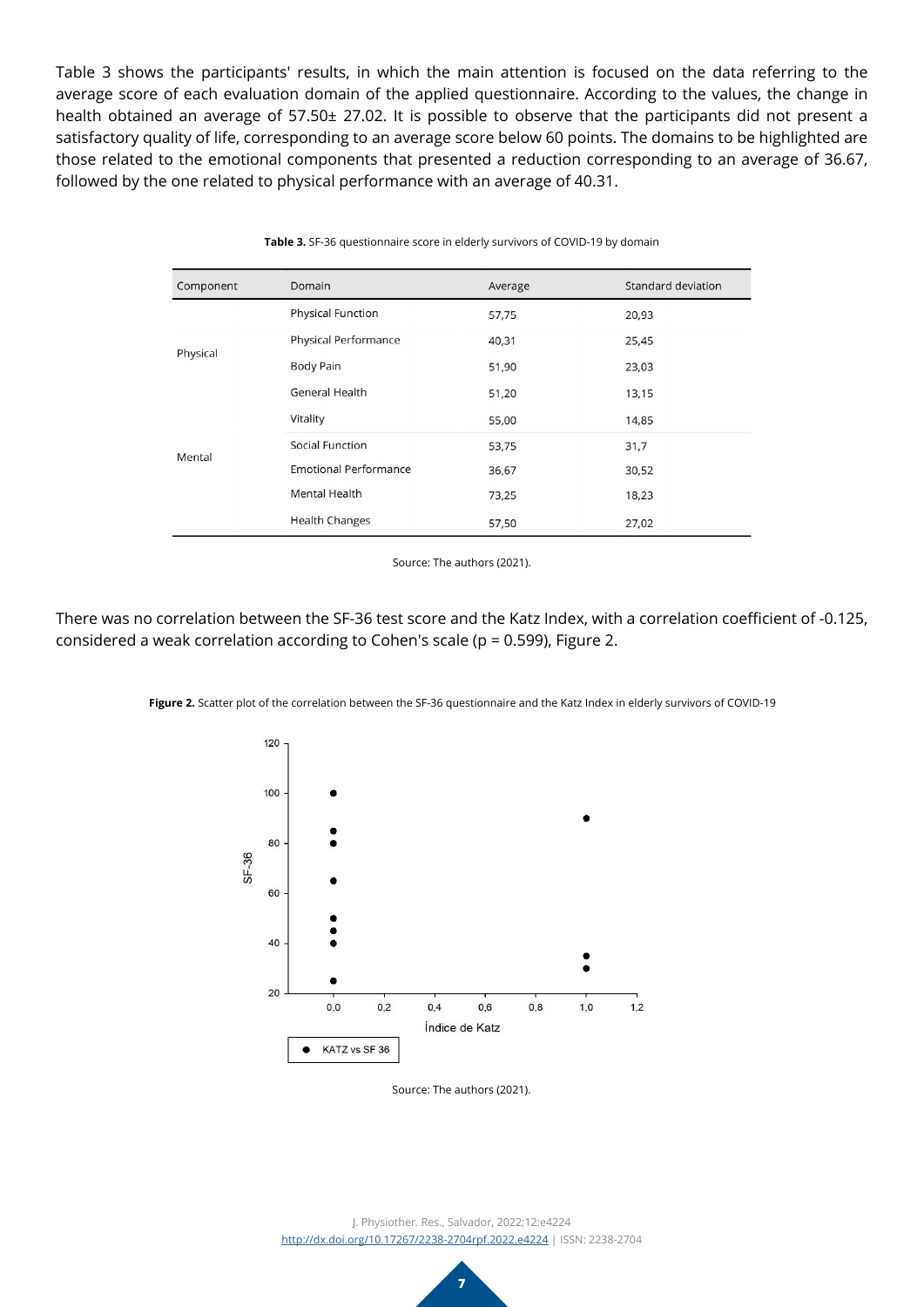## **Discussion**

The purpose of the research was to evaluate the level of dependence in the activities of daily living and quality of life in elderly survivors of COVID-19 in the rural zone of Coroatá - MA, besides verifying if there is an association between the level of independence in the activities of daily living and quality of life. According to the results, 85% of the elderly were characterized as independent in the six functions (bathing, dressing, toileting, transferring, continence and eating), the elderly did not present a satisfactory quality of life with an average score below 60 points. There was no correlation between daily living independence and the quality of life of elderly survivors of COVID-19.

The population in question presents higher risks related to COVID-19 disease due to several factors that can aggravate it. Among these, one of the most frequent potential factors is related to the presence of chronic diseases such as hypertension, reported 75% in the analyzed population. According to a study by Batiha et al.[15](#page-9-10), hypertension increases the severity of COVID-19 due to underlying endothelial dysfunction, coagulopathy, and the dysregulation of angiotensinconverting enzyme 2 (ACE2).

In the current study, 70% of the participants reported that they did not practice physical activity, which may predict complications. According to Clemente-Suárez et al. $16$  the COVID-19 negatively influences motor behavior, levels of regular exercise, dietary and nutritional patterns, and psychological status. Their results point out that physical activity improves patients' body composition, cardiorespiratory, metabolic, and mental health and improves antibody responses at vaccination. Researchers have shown that adults who had mild symptoms had low levels of physical activity, while those who had no symptoms engaged in moderate physical activity. $1/17$  $1/17$ 

Physical inactivity and an unhealthy lifestyle are risk factor for hospital admission for COVID-19.<sup>18</sup> However, in the current study, the frequency of hospitalization of the analyzed population was not investigated, characterizing one of the study's limitations.

The research participants present a decline in quality of life, with a greater impact on emotional

performance (36.67) and physical performance (36.67). Gomes et al.<sup>19</sup>, when analyzing the quality of life of elderly people not infected during the pandemic who attended the geriatrics outpatient clinic of the Catholic University of Brasília (UCB), Federal District, the findings reported a greater impact on the social domain. It is noteworthy that the study did not apply a structured and validated questionnaire. In addition, the participants were not infected by SARS-CoV-2.

Other researchers $^{20}$  analyzed 125 patient survivors of COVID-19 over six months after discharge from the Intensive Care Unit (ICU) using the SF-36 questionnaire, evidencing the majority (68%) of COVID-19 survivors had severe illnesses problems in terms of the physical component of health during the six-month follow-up according to the SF-36 assessment. In addition, 48% of the patients reported severe problems in terms of the mental health component. This fact may be justified as the study was conducted with elderly people hospitalized in the ICU; our study was conducted with elderly people who, although they were once infected with COVID-19, are already in the community.

Complementarily, we can mention the multicenter study performed by Chen et al. $21$  to analyze the predictors of health-related quality of life and influencing factors for patients who survived COVID-19 during the first month after discharge, showing that the patients analyzed presented higher scores for body pain and vitality, but lower scores for physiological function, social function, and physical function. Borst et al. $22$  performed a study with survivors of COVID-19 three months after the event, evidencing that a substantial proportion of patients still presented severe problems in several health domains three months after COVID-19, especially in those related to the physical function domains. These studies show similar results to those found in our research, demonstrating that survivors of COVID-19 present alterations in functional aspects evidenced in the physical domain of the SF-36.

For Souza et al. $^{23}$ , COVID-19 can result in changes in functional aspects, both related to the respiratory system and in other systems such as the cardiovascular system, thus causing impairment in the function of the respiratory muscles and in the tolerance of the individual in performing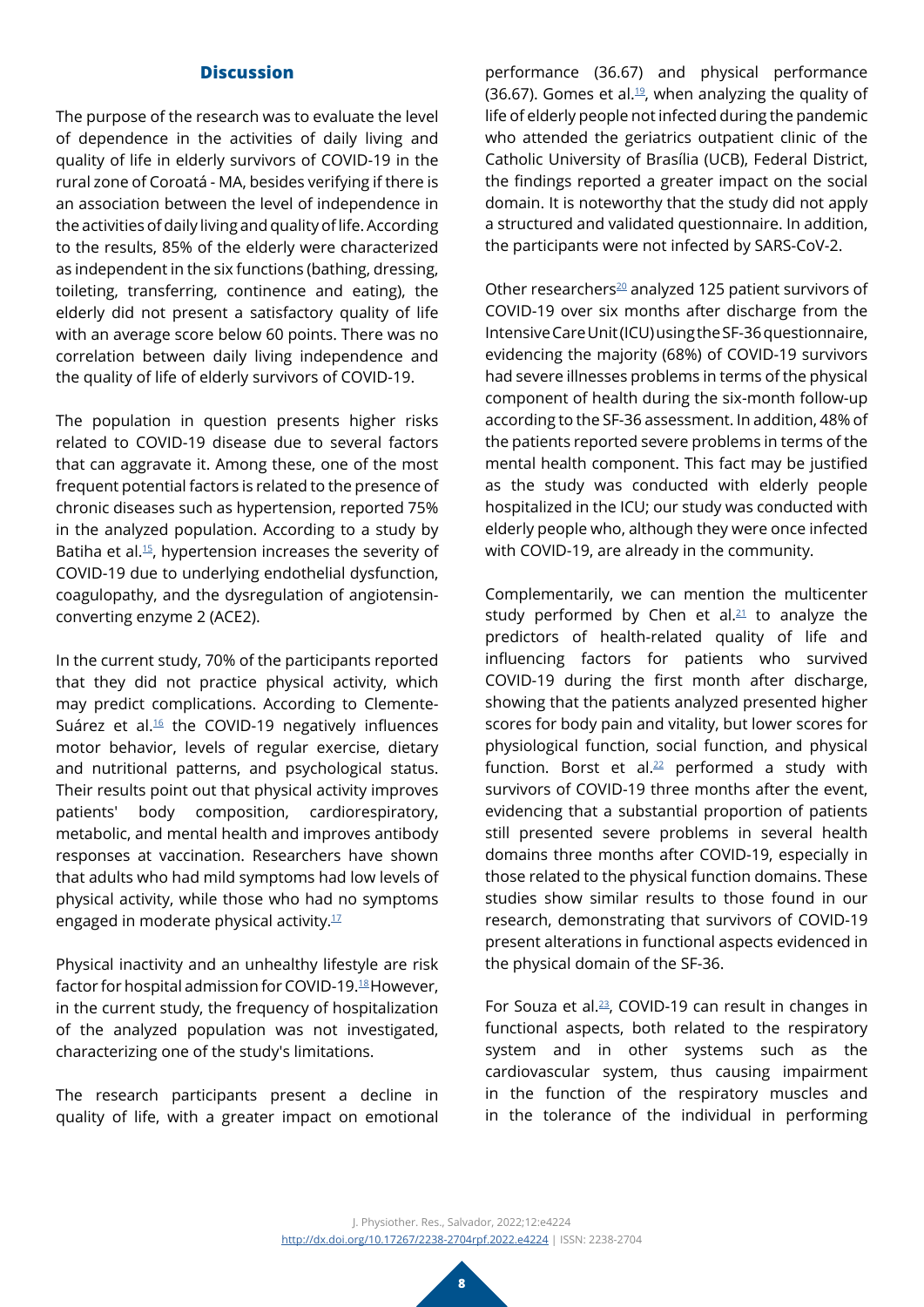activities of daily living and in specific exercises that lead to limitations in functional capabilities.

The results obtained, through the quality of life assessment instrument, presented important percentages related to the emotional components, being possible to observe that the emotional performance of the participants presented an average of 36.67 ± 30.52, which may have been caused by the delivery of a greater mental and psychological effort to perform some activities or even due to the aging process that makes the children no longer live with their parents. For Coronago, Bulhões and Silva<sup>24</sup>, the family plays an important role in their lives. The elderly face difficulties in dealing with issues involving aspects related to physical, psychological, and social well-being and the maintenance and/or regaining a sense of human dignity. Furthermore, 50% of the participants reported feeling lonely. The presence of feelings such as loneliness can be awakened during a pandemic, in which there is a need to keep social distance, and, for this, it is necessary to remain alert. In the elderly, besides measures to help them, the support of a professional is important.<sup>25</sup>

The quality of life of the elderly is not limited only to the absence of disease but also to other factors that may contribute to its progression, such as sociodemographic, psychosocial, and spiritual. In addition, it is essential to have a family with this population.25-29 Sousa et al.28 compare the quality of life with the performance of physical activities in the elderly. When adhering to such practices, it is possible to identify that this population can present a good quality of life concerning physical and emotional aspects.

Still, in the application of the SF-36 questionnaire, poor scores related to general health aspects (51.20±13.15) lead to the conclusion that these elderly people have limitations related to housework and work. In addition, individuals with low scores in the general health domains (51.20±13.15) lead us to think that they feel less healthy.

This could be explained through self-perception since individuals in higher age groups may report worse self-perception of health than younger ones.<sup>30</sup> Such participants may present an actual state of health that differs from their self-perception and may have significant physical limitations and/or changes in emotional components.

The results of this study may also direct to the existence of persistent symptomatology due to impairment in some functions related to the elderly, since, according to a study by Moreno-Pérez et al.<sup>4</sup> observed a high incidence of persistent symptoms in patients with COVID-19 (about 50%) from 10 to 14 weeks after disease onset, such as fatigue, dyspnea or neurological complaints. However, they were not associated with other pathological findings in the examinations performed.

Regarding the Activities of Daily Living assessed by the modified Katz Scale, 85% of the elderly were characterized as independent in the six functions (bathing, dressing, toileting, transferring, continence, and eating). Unfortunately, there is a scarcity in the literature of studies analyzing the level of independence in activities of daily living in elderly survivors of COVID-19. Although the elderly in our study depends on only one function, the loss of functional capacity will affect the body, mind, and social life.<sup>31,32</sup> However, studies investigating the level of activities of daily living of patient survivors of COVID-19 are needed.

The study's limitations are the sample size, which may hinder external validation, and the absence of data related to the time after COVID-19 and hospitalization. Prospective studies are recommended to investigate and obtain more accurate information on the quality of life and functionality of elderly survivors of COVID-19, which could contribute to the development of strategies to promote quality of life and independence of daily living post-COVID-19 elderly population.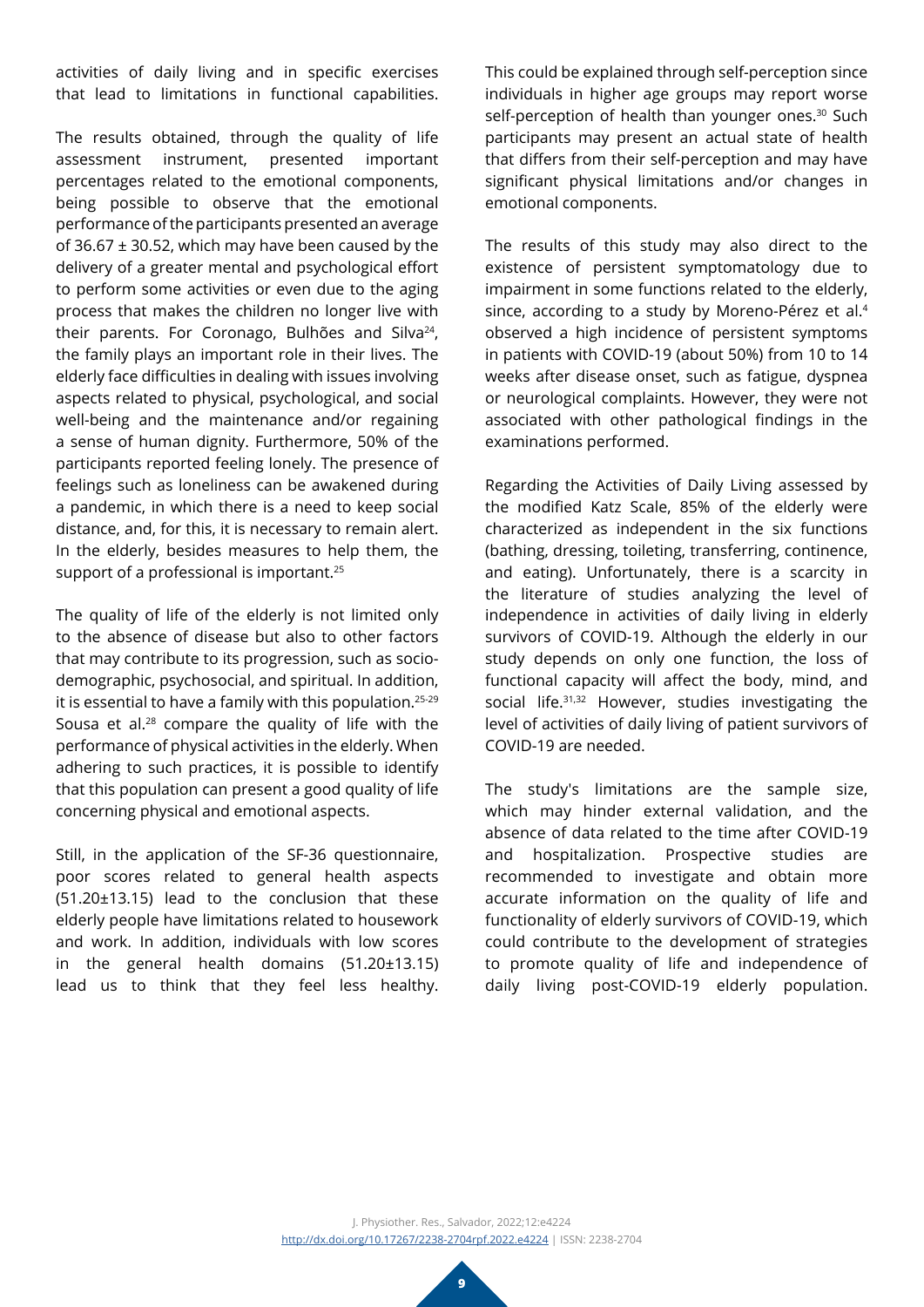## **Conclusion**

The survivors of COVID-19 showed a good level of functionality. However, there was a decline in their quality of life in the emotional domains and physical performance.There was no correlation between the SF-36 test score and the Katz Index.

#### **Authors' contribution**

Gomes JAC participated in the conception, design, search, and analysis of research data, questionnaire application, data collection, interpretation of results, and preparation of the article writing. Chaves PHN participated in the conception, design, search, and analysis of the research data, application of the questionnaires, data collection, interpretation of results, and elaboration of the article writing. Silva FMS participated in the delimitation of the theme, preparation of the writing, orientation, and organization of the topics related to the scientific article.

#### **Competing interests**

No financial, legal, or political conflicts involving third parties (government, private companies, foundations, etc.) have been declared for any aspect of the submitted work (including but not limited to grants and funding, advisory board participation, study design, manuscript preparation, statistical analysis, etc.).

### **References**

<span id="page-9-0"></span>1. Kanmaniraja D, Le J, Hsu K, Lee JS, Mcclelland A, Slasky SE, et al. Review of COVID-19, part 2: Musculoskeletal and neuroimaging manifestations including vascular involvement of the aorta and extremities. Clin Imaging. 2021;79:300-13. [https://doi.](https://www.clinicalimaging.org/article/S0899-7071(21)00336-3/fulltext) [org/10.1016/j.clinimag.2021.08.003](https://www.clinicalimaging.org/article/S0899-7071(21)00336-3/fulltext)

<span id="page-9-1"></span>2. Devaraj S, Patel PC. Change in psychological distress in response to changes in reduced mobility during the early 2020 COVID-19 pandemic: Evidence of modest effects from the U.S. Soc Sci Med. 2021;270:113615. [https://doi.org/10.1016/j.](https://www.sciencedirect.com/science/article/pii/S0277953620308340?via%3Dihub) [socscimed.2020.113615](https://www.sciencedirect.com/science/article/pii/S0277953620308340?via%3Dihub) 

<span id="page-9-2"></span>3. Liu K, Chen Y, Lin R, Han K. Clinical features of COVID-19 in elderly patients: A comparison with young and middle-aged patients. J Infect. 2020;80(6):e14-8. [https://doi.org/10.1016/j.](https://www.journalofinfection.com/article/S0163-4453(20)30116-X/fulltext) [jinf.2020.03.005](https://www.journalofinfection.com/article/S0163-4453(20)30116-X/fulltext)

4. Moreno-Pérez O, Merino E, Leon-Ramirez JM, Andres M, Ramos JM, Arenas-Jiménez J, et al. Post-acute COVID-19 syndrome. Incidence and risk factors: A Mediterranean cohort study. J Infect. 2021;82:378-83. [https://doi.org/10.1016/j.jinf.2021.01.004](https://www.journalofinfection.com/article/S0163-4453(21)00009-8/fulltext)

<span id="page-9-3"></span>5. Organização Pan-Americana da Saúde. Folha informativa sobre COVID-19 [Internet]. OPAS. Disponível em: [https://www.paho.org/](https://www.paho.org/pt/covid19) [pt/covid19](https://www.paho.org/pt/covid19)

6. Romero DE, Muzy J, Damacena GN, Souza NA, Almeida WS, Szwarcwald CL, et al. Idosos no contexto da pandemia da COVID-19 no Brasil: efeitos nas condições de saúde, renda e trabalho. Cad Saúde Pública. 2021;37(3):e00216620. [https://doi.](https://www.scielo.br/j/csp/a/gXG5RYBXmdhc8ZtvKjt7kzc/?lang=pt) [org/10.1590/0102-311x00216620](https://www.scielo.br/j/csp/a/gXG5RYBXmdhc8ZtvKjt7kzc/?lang=pt)

<span id="page-9-4"></span>7. Zhou F, Yu T, Du R, Fan G, Liu Y, Liu Z, et al. Clinical course and risk factors for mortality of adult inpatients with COVID-19 in Wuhan, China: a retrospective cohort study. Lancet 2020;395(10229):1054-62. [https://doi.org/10.1016/S0140-](https://www.thelancet.com/journals/lancet/article/PIIS0140-6736(20)30566-3/fulltext) [6736\(20\)30566-3](https://www.thelancet.com/journals/lancet/article/PIIS0140-6736(20)30566-3/fulltext)

8. Wu Z, McGoogan JM. Characteristics of and Important Lessons From the Coronavirus Disease 2019 (COVID-19) Outbreak in China: Summary of a Report of 72 314 Cases From the Chinese Center for Disease Control and Prevention. JAMA. 2020;323(3):1239-42. [https://doi.org/10.1001/jama.2020.2648](https://jamanetwork.com/journals/jama/fullarticle/2762130)

<span id="page-9-5"></span>9. Banerjee D. 'Age and ageism in COVID-19': Elderly mental health-care vulnerabilities and needs. Asian J Psychiatr. 2020;51:102154. [https://doi.org/10.1016/j.ajp.2020.102154](https://www.sciencedirect.com/science/article/pii/S1876201820302653?via%3Dihub)

<span id="page-9-6"></span>10. Russell CD, Millar JE, Baillie JK. Clinical evidence does not support corticosteroid treatment for 2019-nCoV lung injury. Lancet. 2020;395(10223):473-5. [https://doi.org/10.1016/S0140-](https://www.thelancet.com/journals/lancet/article/PIIS0140-6736(20)30317-2/fulltext) [6736\(20\)30317-2](https://www.thelancet.com/journals/lancet/article/PIIS0140-6736(20)30317-2/fulltext)

<span id="page-9-7"></span>11. Santana AV, Fontana AD, Pitta F. Pulmonary rehabilitation after COVID-19. J bras pneumol. 2021;47(1):1-3. [https://doi.](http://www.jornaldepneumologia.com.br/details/3500/en-US/pulmonary-rehabilitation-after-covid-19) [org/10.36416/1806-3756/e20210034](http://www.jornaldepneumologia.com.br/details/3500/en-US/pulmonary-rehabilitation-after-covid-19)

<span id="page-9-8"></span>12. Amaral FLJS, Guerra RO, Nascimento AFF, Maciel ÁCC. Perfil do apoio social de idosos no município de Natal, Estado do Rio Grande do Norte, Brasil, 2010-2011. Epidemiol Serv Saúde [Internet]. 2013;22:335-46. Disponível em: [http://scielo.iec.gov.br/](http://scielo.iec.gov.br/scielo.php?script=sci_arttext&pid=S1679-49742013000200015) [scielo.php?script=sci\\_arttext&pid=S1679-49742013000200015](http://scielo.iec.gov.br/scielo.php?script=sci_arttext&pid=S1679-49742013000200015)

<span id="page-9-11"></span>13. Lino VTS, Pereira SRM, Camacho LAB, Ribeiro Filho ST, Buksman S. Adaptação transcultural da Escala de Independência em Atividades da Vida Diária (Escala de Katz). Cad Saúde Pública. 2008;24(1):103-12. [https://doi.org/10.1590/S0102-](https://www.scielo.br/j/csp/a/hssCqfGkZRfBCH5Nc9fBbtN/?lang=pt) [311X2008000100010](https://www.scielo.br/j/csp/a/hssCqfGkZRfBCH5Nc9fBbtN/?lang=pt)

<span id="page-9-9"></span>14. Laguardia J, Campos MR, Travassos C, Najar AL, Anjos LA, Vasconcellos MM. Dados normativos brasileiros do questionário Short Form-36 versão 2. Rev Bras Epidemiol. 2013;16(4):889-97. [https://doi.org/10.1590/S1415-790X2013000400009](https://www.scielo.br/j/rbepid/a/jKQdkPHXVmGFvgLghfbrq4P/?lang=en)

<span id="page-9-10"></span>15. Batiha GES, Gari A, Elshony N, Shaheen HM, Abubakar MB, Adeyemi SB, et al. Hypertension and its management in COVID-19 patients: The assorted view. Int J Cardiol Cardiovasc Risk Prev. 2021;11:200121. [https://doi.org/10.1016/j.ijcrp.2021.200121](https://www.sciencedirect.com/science/article/pii/S2772487521000234?via%3Dihub)